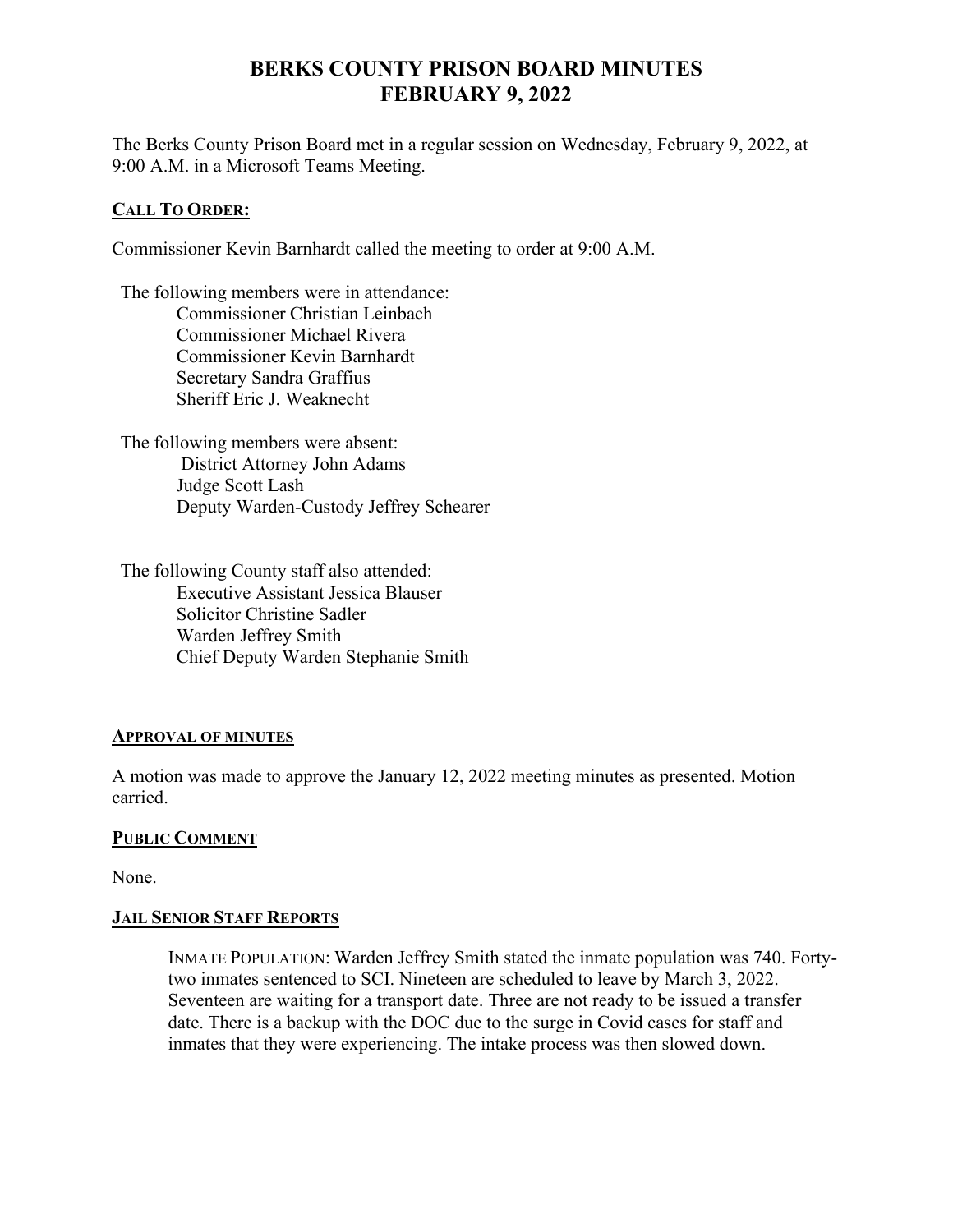## **BERKS COUNTY PRISON BOARD MINUTES FEBRUARY 9, 2022 2 of 4**

FACILITIES & MAINTENANCE PROJECTS: Warden Jeffrey Smith updated the Prison Board that the Commissioners have approved the members of the Berks County Correctional Steering Committee and CGL is scheduling interviews with key stakeholders.

CURRENT STATE OF AFFAIRS AT THE JAIL: Warden Jeffrey Smith stated as of Monday, February 7th, the jail has increased current free video visitation from (1) 10-minute video call per week to (2) 15-minute video calls per week. This will remain in place while in-person visitation is temporarily suspended.

STAFFING: Warden Jeffrey Smith updated the Board on the status of the staffing; there are 32 Correctional Officer vacancies. There are 3 candidates for the next academy that will tentatively begin on February 23, 2022. The next CO testing is on March 2, 2022.

PROGRAMS: Chief Deputy Warden Stephanie Smith updated the Board that the jail is in the final process of implementing the Narcan distribution project for inmates being released from the facility. The MOU is listed this week for the Commissioners meeting and there are nine inmates currently interested.

Regarding the Vivitrol program early in the program there were a lot of limitations and as that as the states saw issues with implementing the program for county jails, they started to lift those restrictions. In comparing the numbers at the end of 2021 to the end of 2020. The number of inmates that were reached more than doubled. The changes that were made have really made a difference the ability to offer Vivitrol to inmates that are interested as a MAT for opioid addiction.

## **SOLICITOR'S REPORT**

Solicitor Christine Sadler has no items for session and one item for executive session regarding contract negotiations and will require no action.

## **PUBLIC COMMENT**

None.